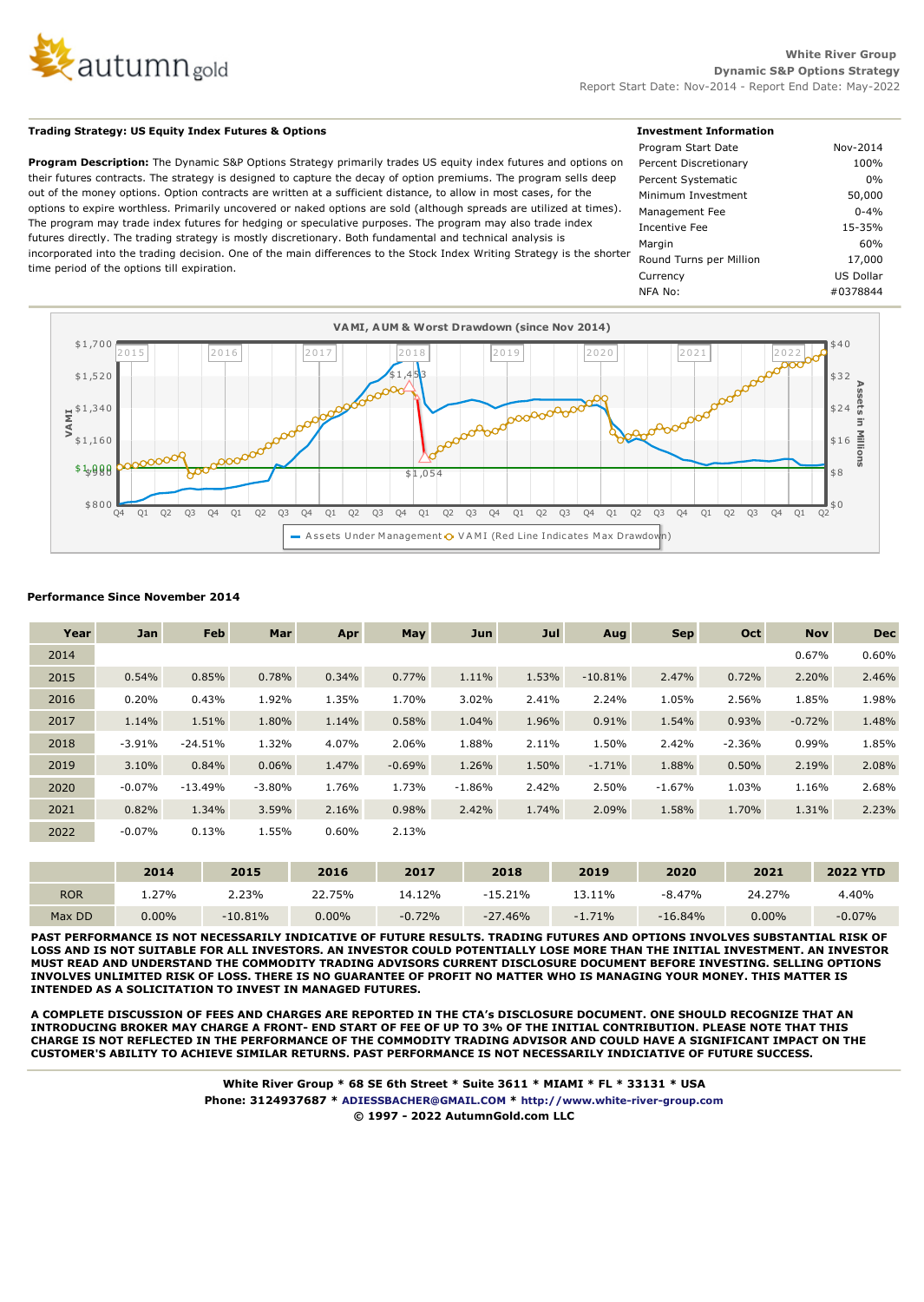

#### **Program Statistics** Peak-to-Valley Drawdown (2) Dec 2017 - Feb 2018 -27.46%<br>Worst Monthly Return (Feb 2018) -24.51% Worst Monthly Return (Feb 2018) Current Losing Streak 0.00% Average Monthly Return 2008 2009 10:00:00 0.62% Monthly Std. Deviation 3.58% Gain Deviation (78 months gain) 0.80% Loss Deviation (13 months loss) 7.15% Gain to Loss Ratio 0.31 Omega Ratio 5 % Threshold 1.26 **Annualized Statistics** Compound ROR (1) 6.84% Standard Deviation 12.39% Downside Deviation 11.49% Sharpe Ratio (3) 0.52 Sortino Ratio (4) 0.15 Calmar Ratio (5) 0.51 Sterling Ratio (6) 0.53 Gain Deviation 2.75% Loss Deviation 24.77% Profit Loss Ratio 1.87

**PAST PERFORMANCE IS NOT NECESSARILY INDICATIVE OF FUTURE RESULTS. TRADING FUTURES AND OPTIONS INVOLVES SUBSTANTIAL RISK OF LOSS AND IS NOT SUITABLE FOR ALL INVESTORS. AN INVESTOR COULD POTENTIALLY LOSE MORE THAN THE INITIAL INVESTMENT. AN INVESTOR MUST READ AND UNDERSTAND THE COMMODITY TRADING ADVISORS CURRENT DISCLOSURE DOCUMENT BEFORE INVESTING. SELLING OPTIONS INVOLVES UNLIMITED RISK OF LOSS. THERE IS NO GUARANTEE OF PROFIT NO MATTER WHO IS MANAGING YOUR MONEY. THIS MATTER IS INTENDED AS A SOLICITATION TO INVEST IN MANAGED FUTURES.**

**A COMPLETE DISCUSSION OF FEES AND CHARGES ARE REPORTED IN THE CTA's DISCLOSURE DOCUMENT. ONE SHOULD RECOGNIZE THAT AN INTRODUCING BROKER MAY CHARGE A FRONT- END START OF FEE OF UP TO 3% OF THE INITIAL CONTRIBUTION. PLEASE NOTE THAT THIS CHARGE IS NOT REFLECTED IN THE PERFORMANCE OF THE COMMODITY TRADING ADVISOR AND COULD HAVE A SIGNIFICANT IMPACT ON THE CUSTOMER'S ABILITY TO ACHIEVE SIMILAR RETURNS. PAST PERFORMANCE IS NOT NECESSARILY INDICIATIVE OF FUTURE SUCCESS.**

> **White River Group \* 68 SE 6th Street \* Suite 3611 \* MIAMI \* FL \* 33131 \* USA Phone: 3124937687 \* ADIESSBACHER@GMAIL.COM \* http://www.white-river-group.com © 1997 - 2022 AutumnGold.com LLC**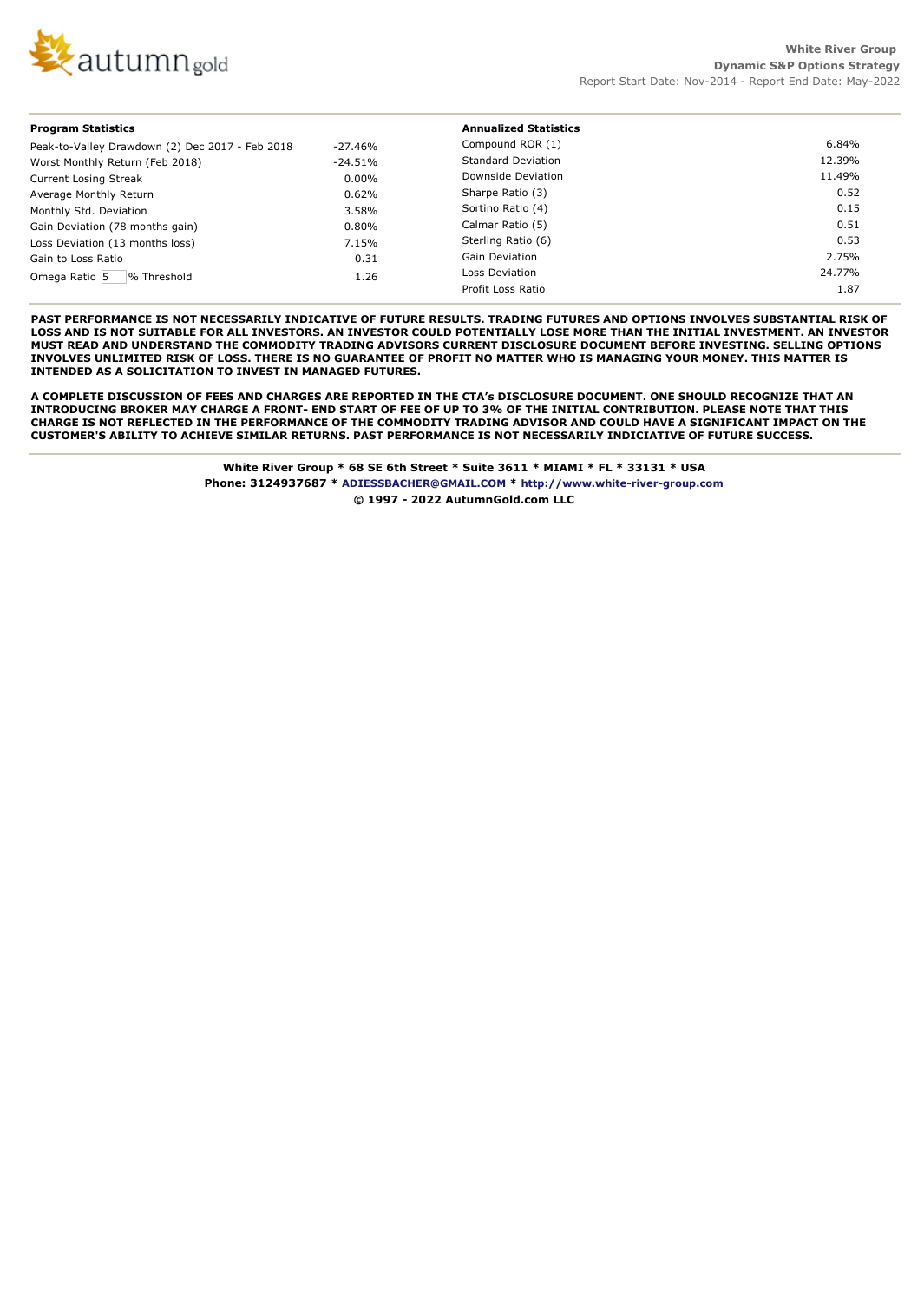

**White River Group Dynamic S&P Options Strategy** Report Start Date: Nov-2014 - Report End Date: May-2022

| <b>Time Window Analysis</b> |             |         |          |  |  |  |  |
|-----------------------------|-------------|---------|----------|--|--|--|--|
| Length                      | <b>Best</b> | Average | Worst    |  |  |  |  |
| 1 <sub>mo</sub>             | 4.1%        | 0.6%    | $-24.5%$ |  |  |  |  |
| 3 mo                        | 8.2%        | 1.9%    | $-26.5%$ |  |  |  |  |
| 6 mo                        | 14.9%       | 3.7%    | $-25.3%$ |  |  |  |  |
| 12 mo                       | 25.2%       | 7.4%    | $-19.7%$ |  |  |  |  |
| 18 mo                       | 36.2%       | 10.5%   | $-11%$   |  |  |  |  |
| 24 mo                       | 46.6%       | 11.7%   | $-7.4%$  |  |  |  |  |
| 36 mo                       | 44%         | 13.6%   | $-14.9%$ |  |  |  |  |

| <b>Historical Drawdown and Recoveries***</b> |              |                |                 |            |  |  |  |
|----------------------------------------------|--------------|----------------|-----------------|------------|--|--|--|
| <b>Start</b>                                 | <b>Depth</b> | Length         | <b>Recovery</b> | <b>End</b> |  |  |  |
| $Jan-18$                                     | $-27.46%$    | $2 \text{ mo}$ | 42 mo           | Aug- $21$  |  |  |  |
| Aug-15                                       | $-10.81%$    | $1 \text{ mo}$ | 8 mo            | Apr-16     |  |  |  |
| $Nov-17$                                     | $-0.72%$     | 1 mo           | $1 \text{ mo}$  | $Dec-17$   |  |  |  |
| $Jan-22$                                     | $-0.07%$     | 1 mo           | 1 mo            | $Feb-22$   |  |  |  |

 **Current Losing Streak = 0.00%**





**PAST PERFORMANCE IS NOT NECESSARILY INDICATIVE OF FUTURE RESULTS. TRADING FUTURES AND OPTIONS INVOLVES SUBSTANTIAL RISK OF LOSS AND IS NOT SUITABLE FOR ALL INVESTORS. AN INVESTOR COULD POTENTIALLY LOSE MORE THAN THE INITIAL INVESTMENT. AN INVESTOR MUST READ AND UNDERSTAND THE COMMODITY TRADING ADVISORS CURRENT DISCLOSURE DOCUMENT BEFORE INVESTING. SELLING OPTIONS INVOLVES UNLIMITED RISK OF LOSS. THERE IS NO GUARANTEE OF PROFIT NO MATTER WHO IS MANAGING YOUR MONEY. THIS MATTER IS INTENDED AS A SOLICITATION TO INVEST IN MANAGED FUTURES.**

**A COMPLETE DISCUSSION OF FEES AND CHARGES ARE REPORTED IN THE CTA's DISCLOSURE DOCUMENT. ONE SHOULD RECOGNIZE THAT AN INTRODUCING BROKER MAY CHARGE A FRONT- END START OF FEE OF UP TO 3% OF THE INITIAL CONTRIBUTION. PLEASE NOTE THAT THIS CHARGE IS NOT REFLECTED IN THE PERFORMANCE OF THE COMMODITY TRADING ADVISOR AND COULD HAVE A SIGNIFICANT IMPACT ON THE CUSTOMER'S ABILITY TO ACHIEVE SIMILAR RETURNS. PAST PERFORMANCE IS NOT NECESSARILY INDICIATIVE OF FUTURE SUCCESS.**